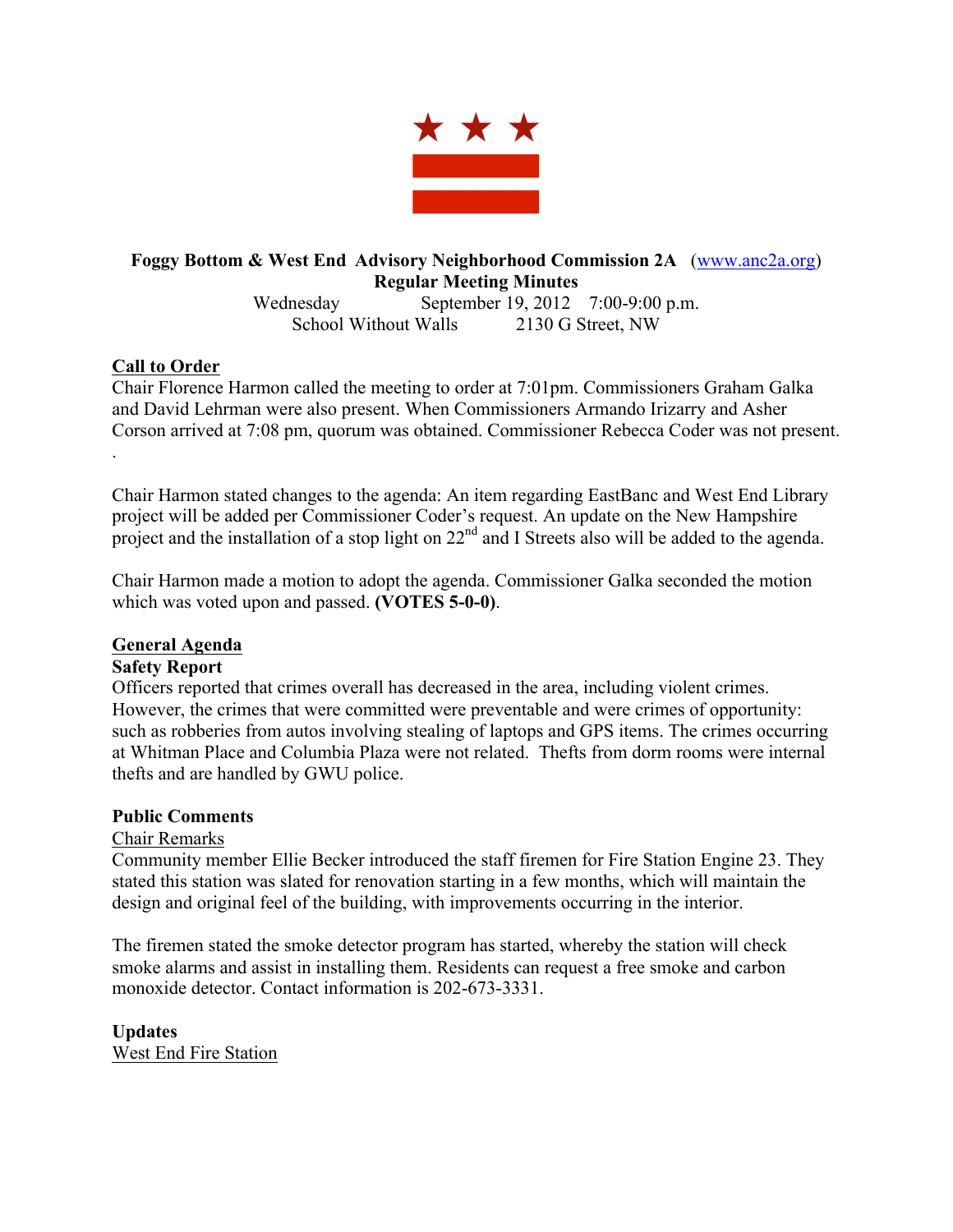Chair Harmon stated the item regarding the new temporary location of the West End Fire Station (while it is undergoing renovations) will be discussed at the October meeting when DMPED staff will be invited to provide a presentation.

### Watergate

Commissioner Irizarry stated CVS/pharmacy will move from their current space in the Watergate into the space where the former Safeway was located, and will expand and have more grocery items and staples. Opening date is targeted for spring 2013. No vendor has been identified to occupy the space where the CVS is currently located.

#### Parking Permits

Chair Harmon stated Council Member Jack Evans has requested ANCs to respond to the parking permit issue. Chair Harmon announced a Parking Permit Think Tank Forum will be held on Wednesday September 26 from 6:30-8:30pm at Wilson High School that will focus on a comprehensive curbside parking management policy. There is also an online survey. Several upcoming Think Tank Forums will be held throughout the Wards.

### PEPCO

Chair Harmon stated the Public Service Commission will hold a hearing on PEPCO on October 11 at 10am. To testify, community members must sign up by October  $4<sup>th</sup>$ . The Public Service Commission has made changes to the application for Utility Discount Program. For more information, contact P. Walker at the PS Commission at 202-626-9168.

## DDOT Public Space Committee: New Hampshire Avenue Project

DDOT staff addressed issues about plans for transitioning New Hampshire Avenue as two-way between Washington Circle and M Street and Dupont Circle and traffic light at the intersection of 22<sup>nd</sup> and I Streets and other issues pertaining to the New Hampshire Avenue project.

## DDOT: Traffic signals

DDOT has provided notice to proceed to the contractor to start construction of traffic signal at the intersection of 22<sup>nd</sup> and I Streets. The work will involve digging to install conduits and manholes for the traffic signals. DDOT plans to have the traffic signal operational in December 2012.

Community member Ellie Becker suggested the installation of a stop light at  $22<sup>nd</sup>$  and H Street. She was told that DDOT will conduct a study. Chair Harmon stated it was good news that by December 2012 there will be a traffic signal at the intersection of  $22<sup>nd</sup>$  and I Street.

#### DDOT: New Hampshire Avenue from H Street to Dupont Circle

DDOT staff involved in this portion of the New Hampshire Avenue Project updated community members on following topics related to the Project:

*Landscaping*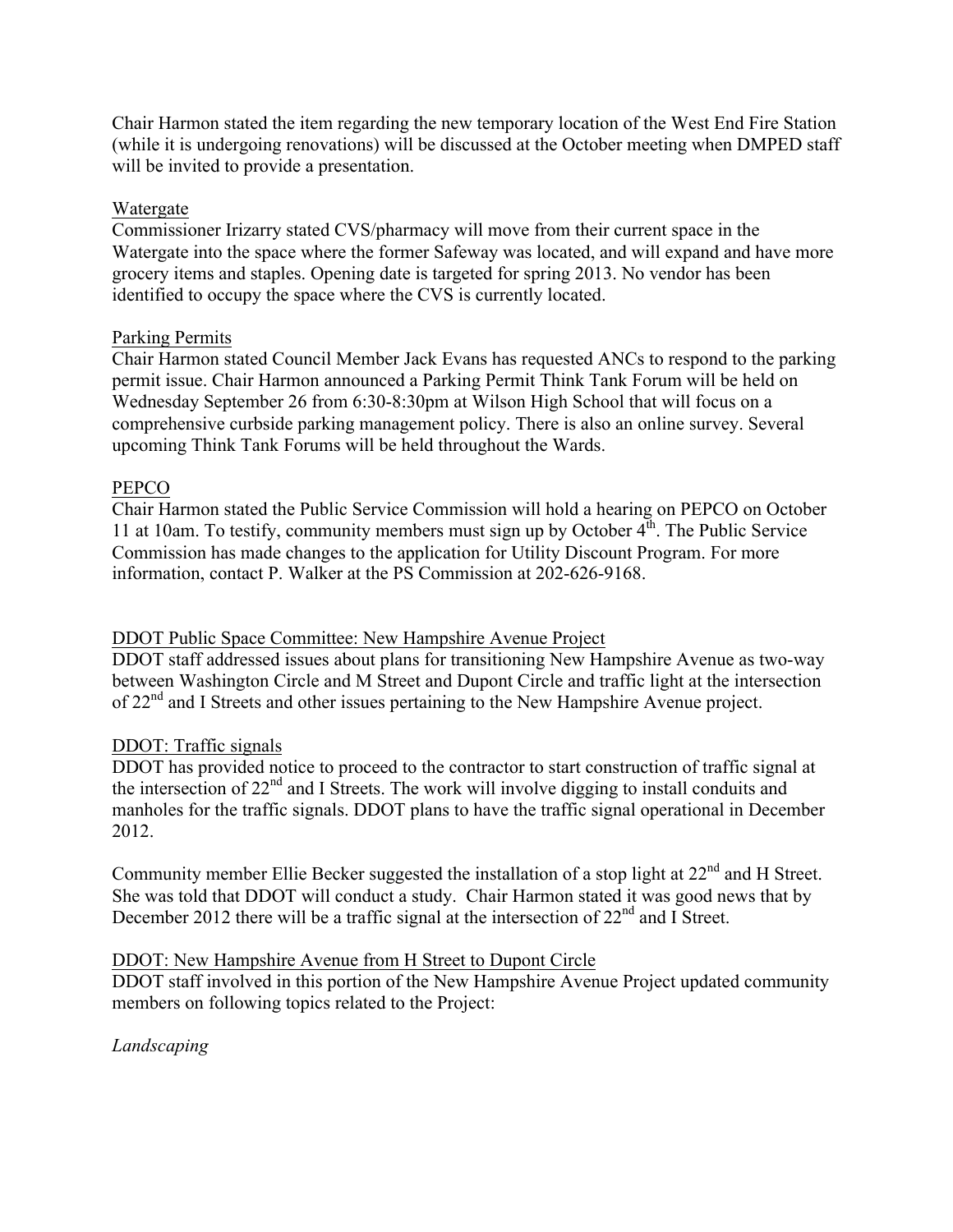Based on community requests from last month, crepe myrtle trees will be planted on the medium island on New Hampshire Avenue. ANC2A must coordinate with NPS regarding this request. DDOT will plant the trees.

### *Parking Spaces*

There will be no net gain or loss to the parking spaces on New Hampshire Avenue as a result of the construction project.

#### *Sidewalks*

DDOT requested a speedy decision from ANC2A regarding the type of material for the sidewalks along New Hampshire Avenue. It does not include the sidewalk in the historic district, which will remain brick.

DDOT provides its sidewalk standards on its website. There are three types of sidewalk in DC:

- Concrete pavers (2" thick) lying on top of 4" concrete slab lying on top of 4" gravel base;
- Aggregate Concrete (4" thick) lying on top of 4" gravel;
- Brick lying on top of  $\frac{3}{4}$ " mortar lying on top of 4" concrete lying on top of 4" gravel base.

The current plan involves two types of materials for the sidewalks on New Hampshire Avenue:

- Exposed 4" aggregate concrete on 4" thick gravel is planned for the sidewalks on New Hampshire Avenue north of Washington Circle.
- Brick on concrete is planned for the sidewalks on New Hampshire Avenue south of Washington Circle. The brick sidewalks will be reduced in width where tree roots extend and will provide gullies for water to flow into the roots and trees.

DDOT staff indicated that brick sidewalks are more susceptible to settlements with drainage and tree roots. Individual brick may pop up even with the new concrete bases. An example of brick sidewalks can be found on  $24<sup>th</sup>$  street (west side) south to H Street, nearby the GWU School of Public Health project. Bikers are discouraged from using brick sidewalks, making it safer for pedestrians. Concrete can show its wear and also cracks. Both materials have maintenance problems.

Community members commented and raised issues regarding:

- Accidents on brick sidewalks, which are slippery when it rains;
- Management of trees growing along concrete sidewalks;
- Changing the sidewalks from brick to concrete can result as an eyesore.

Commissioner Irizarry asked for statistics or experience regarding which (brick or concrete) leads to more cracking or slipping. He was told that DDOT will contact them with information.

Commissioner Corson asked whether faux brick print pressed onto concrete is an option. An example of this type of sidewalk can be found on 55 M Street NW. Commissioner Corson was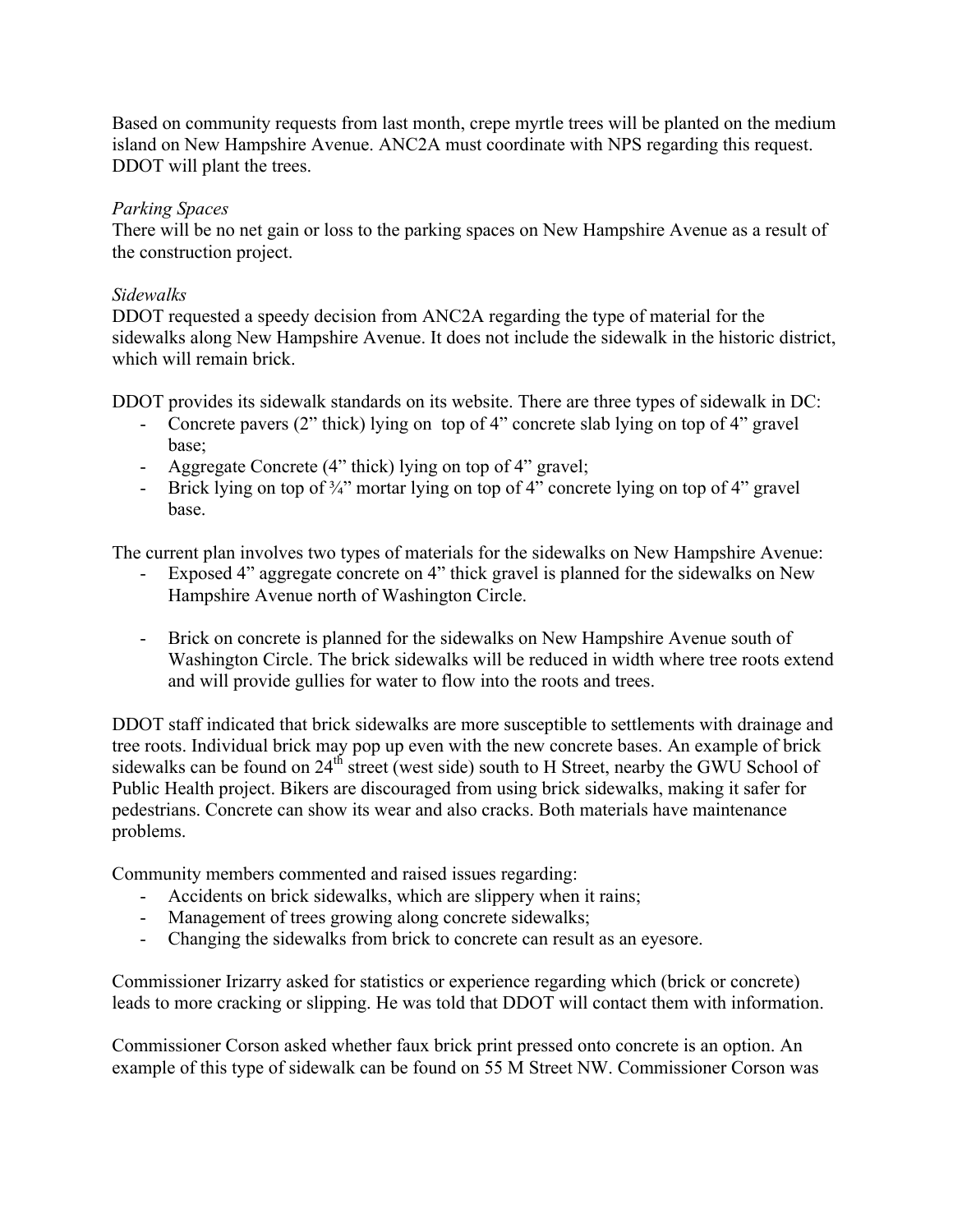told that this would affect the project schedule and may require them to submit a rebid. In addition, the pressed faux print can wear down and the paint can fade needing repainting.

Chair Harmon stated ANC 2A will consider a resolution, on the regulatory agenda, regarding the choice of sidewalk type on New Hampshire Avenue. The choice of sidewalk material is:

- Brick on mortar on concrete; or
- 4" concrete sidewalk with exposed aggregate.

### *Two-way New Hampshire Avenue*

Last month, DDOT staff presented to ANC 2A their proposal of changing New Hampshire Avenue from three lanes to a two-way street with a bike lane on the right lane. After hearing the community concerns last month, DDOT staff has now revised their plan. They now propose to keep northbound New Hampshire Avenue as a one-lane traffic lane, with a bike lane on the right. The southbound New Hampshire Avenue will remain two-ways. A bike lane southbound is under study. Safety for pedestrians was of primary concern, where pedestrians and vehicles compete for the light signals and right of way.

#### *Construction Schedule*

DDOT staff presented the construction schedule for the next two months. It will involve reconstruction and resurfacing, starting from west side to east side.

### *Field Office*

There will be an onsite construction field office at 1712 I Street, Suite 100. Mike Tucker will be at this location.

#### **Regulatory Agenda**

## **DDOT New Hampshire Ave project (sidewalks):**

Council Chair Harmon asked the community members and the Commissioners about their choice of sidewalk: concrete or brick. The majority of those present indicated a preference for concrete sidewalks. Chair Harmon made a motion to pass a resolution that DDOT rebuild New Hampshire Avenue's sidewalks in concrete. Commissioner Corson seconded the motion, which was voted upon and passed. (**VOTES 5-0-0.)** 

#### **Matters before ABRA and ABC:**

## **Resolution re Council Member Graham's Proposed Liquor Legislation**

Chair Harmon stated that the DC Council had not yet passed Council Member Jim Graham's proposed ABRA legislation. Therefore, ANC 2A will postpone this issue to the next meeting in October.

#### **EastBanc/Library**

Chair Harmon gave an update on this project. She stated EastBanc/Library project is being held up by a lawsuit from Renaissance Project, which has appealed the Zoning Commission order.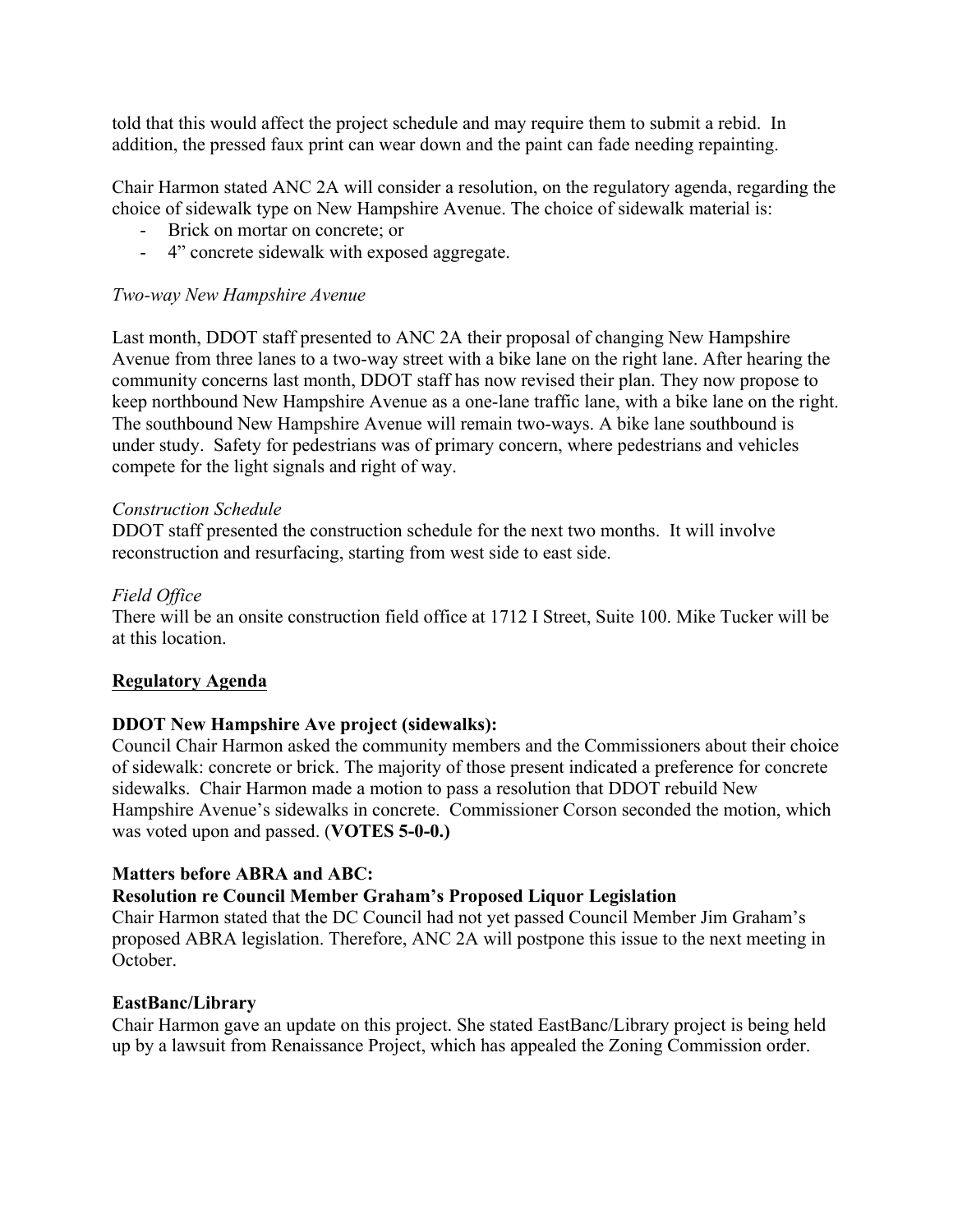Chair Harmon stated the West End Library Friends have written a letter to Ralph Nader to encourage speedy resolution of this matter so that construction could begin. Commissioner Corson stated that all the organizations listed on this letter were united on this issue and expressed this at the Zoning Commission Hearing. He is disappointed that this project is being delayed.

Chair Harmon made a motion to permit the inclusion of ANC 2A's support for the West End Library Friends letter. Commissioner Galka seconded the motion, which was voted upon and passed. (**VOTES 5-0-0).** 

## **Marshall's Bar & Grill**

Representative from Marshall's explained the situation regarding a \$3000 ABRA fine they received. It involved an incident of a patron who had a drink in his hand and went outside the door to the summer garden area but within the property at 1:00 am.

The sidewalk café is within their property and is open to 11:00 pm. Liquor is not served at the sidewalk café after 11:00 pm, but it does continue to serve liquor in their bar inside until 1-2:30 am depending on the day.

Representatives of Marshalls requested that the hours of their summer garden be changed so that it stays open later.

Commissioner Corson stated Marshall's has been a good neighbor and is within his SMD.

Chair Harmon stated she has not heard of any complaints from residents regarding this establishment. She stated that Marshalls will have to apply for extended hours from ABRA. However, representatives of Marshalls stated they needed a letter from ANC 2A because they are bound by the voluntary agreement regarding the summer garden café.

Commissioner Corson made a motion to modify their voluntary agreement with ANC 2A to permit Marshalls to extend their summer garden closing hours to those of the indoor establishment, with the specification that the patio will only be used for individual patrons going outside from indoors, smoking with a drink in their hand. Alcohol and food will not be served in the patio after 11:00 pm. Commission Galka seconded the motion, which was voted upon and passed. **(VOTES: 5-0-0) (Attachment 1)**

# **ABDOTEL Hotel**

Commissioner Galka stated the Abdotel Hotel was located on the former Allen Lee Hotel on 23<sup>rd</sup> Street and Virginia Avenue. They are applying for a liquor license because they were proposing to establish a restaurant and an upscale hotel. Allen Lee Hotel has been used as a safe haven shelter for abused women.

Commissioners agreed to request ABRA to postpone consideration of a liquor license for planned restaurant at the hotel, located at 2224 L St, so the hotel's representative can present their proposal at the October meeting of ANC 2A.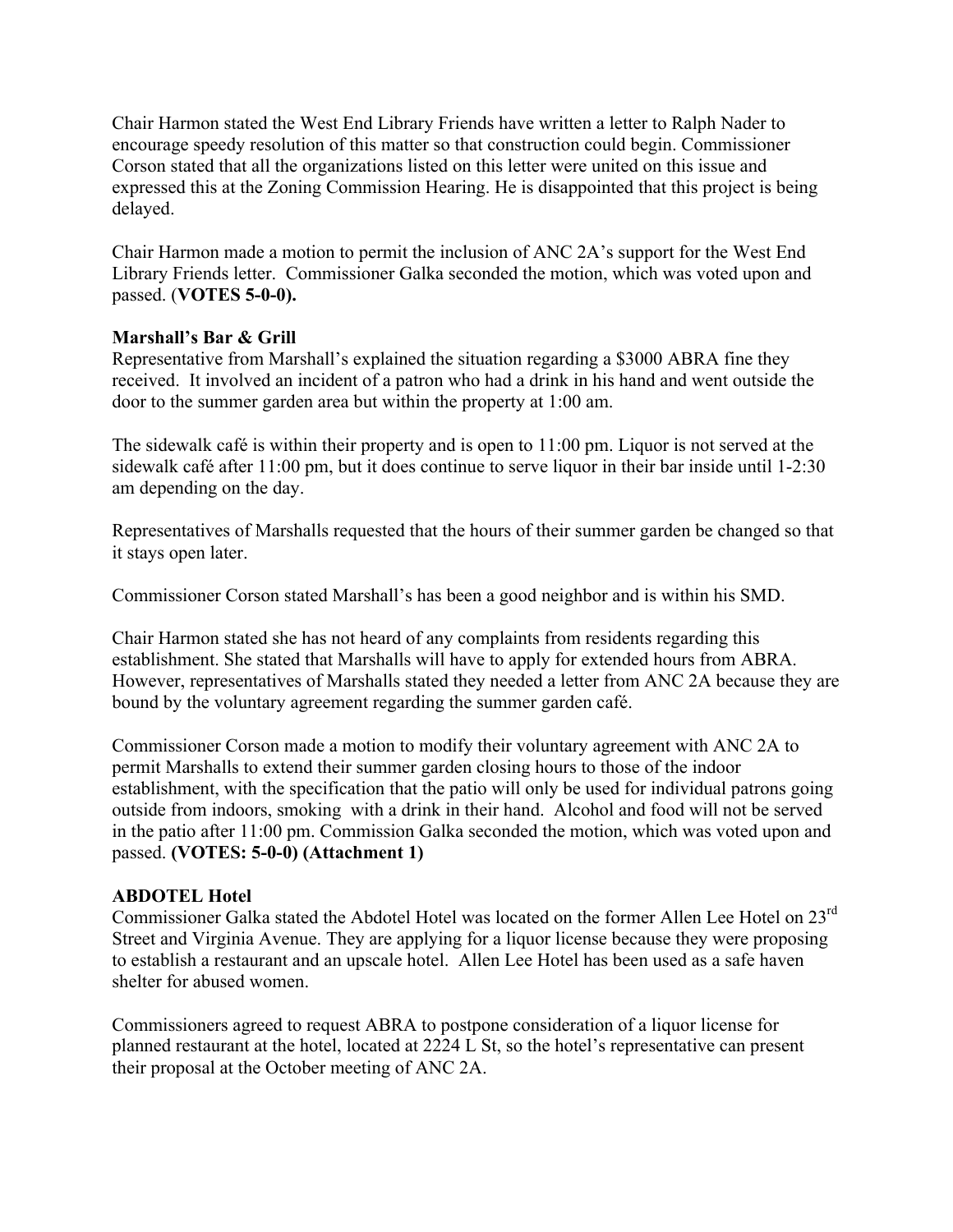### **DC Water**

Chair Harmon provided an update to the DC Water project on the repairs to the internal joints on M Street NW. She announced the scheduled work will to begin Sept  $24<sup>th</sup>$  at 8:00 am. The metal plates on the street will not be removed daily, only when necessary.

The remobilization and restoration project will start this month and continue through October 5<sup>th</sup>. It will involve removal of caps, replacing emergency valves.

Chair Harmon stated DC Water has informed that the water main break on  $22<sup>nd</sup>$  Street and L Street has been fixed.

### **Matters before the DC Zoning Commission:**

### **ANC 2A minor modification to GWU Campus Plan re GW Advisory Committee**

GWU agreed to filing a joint modification with ANC 2A to their campus plan to modify the language pertaining to the GWU Advisory Committee, so that there could be at least three ANC commissioners on the GWU Advisory Committee: one representative from Foggy Bottom and another from West End area. ANC 2A has not appointed any members to this Advisory **Committee** 

Commissioner Corson expressed his gratitude to GWU for working with the community on this issue.

Chair Harmon made a motion to accept the draft resolution with agreed upon changes to support a joint filing with GWU to modify the Campus Plan's terms pertaining to the Advisory Committee. Commissioner Irizarry seconded the motion that was voted upon and passed. (**VOTES 5-0-0) (Attachment 2)**

#### **Square 75**

Representatives of GWU provided an updated on Square 75 (2100 block of Pennsylvania Avenue) since their preliminary presentation in the fall 2011 and February 2012. GWU will provide a full presentation next month.

The Square 75 project will involve the construction of a Class A office building, which is eleven stories tall. Half of the property is zoned C4. GWU is requesting the Zoning Commission to extend its permit to the existing 90' building to the east, so that it can construct a new building. This involves amendment or modification to their Stage One PUD.

GWU representatives stated that the Square 75 will involve adjusting the alley behind the office buildings and President Condominium. They propose that the alley be moved to abut the President Condominium and to re-allocate parking spaces. GWU's request for the alley closing was filed in August 2012. A public hearing will be held on November 15, 2012.

GWU representatives stated that their proposed community amenities corresponded to half of the site which was approved in the Campus Plan: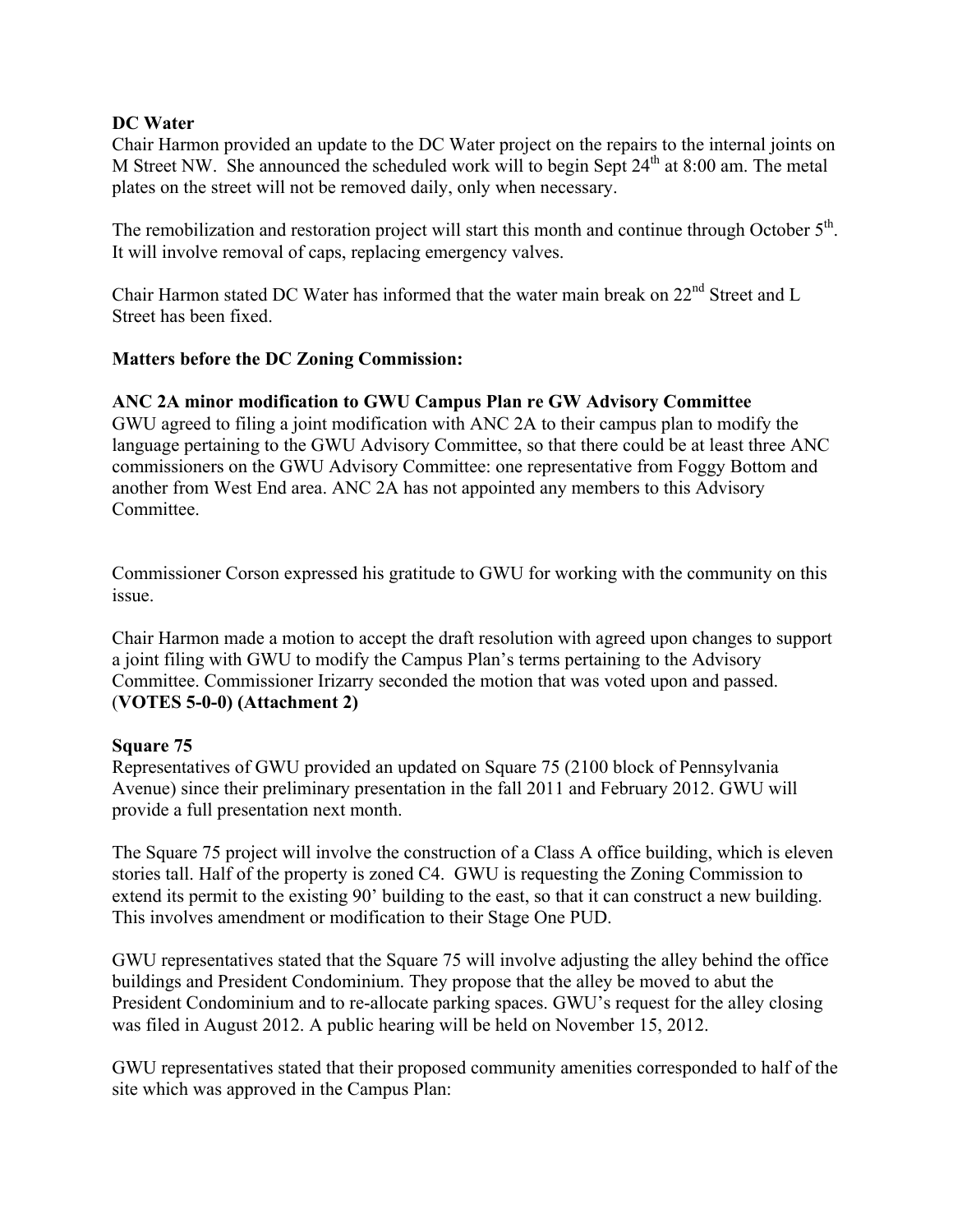- Pennsylvania Avenue building will be LEED Gold;
- Retail will be located on the ground floor of the Pennsylvania Avenue building;
- Rehabilitation of three houses (with preservation of their façade) on 2400 block of F Street into affordable housing containing 1/2/3 bedrooms;
- Streetscape improvements.

Representatives of GWU stated that residents of the President Condominium will not experience shadowing since the new Pennsylvania Avenue building is to the north of them. GWU is continuing discussion.

Chair Harmon stated the construction of GWU Square 75 development on Pennsylvania Avenue would greatly affect President Condominium located behind it on Eye Street.

The residents of President Condominium stated their concerns:

- the absence of a curb cut on Pennsylvania Avenue, NW;
- the parking garage entrance on I Street, NW;
- the relocation of the alley to directly abut the President Condominiums.

Their requests, among other things, were:

- moving the alley to other side of Rice Hall;
- washing windows of the President Condominiums by the construction management company;
- establishing green space next to President Condominiums.

#### **Council Member Jack Evans' Request for Comments regarding Residential Parking**

Chair Harmon stated this agenda item regarding residential parking will be addressed at next month in October.

#### **Hilton Garden Inn**

Representative from the Hilton Garden Inn stated they were to go before DDOT Public Space Committee with their proposed revision of the driveway entrance and curb cut. They are asking for approval from ANC2A. The representatives provided a history of the project: DDOT requested and approved 3' layby. However, the community opposed this request. After discussion, the layby has been proposed to be an 8' layby.

In response to community concerns about the signage (specifically its size and location), the representatives stated it has not been determined, but signage will be according to the Zoning Commission's approval order.

Representatives of Hilton Garden Inn also discuss issues pertaining to the paving, curb cut, driveway, bike rack, tree planting and landscaping, and canopy.

Chair Harmon made a motion to indicate to DDOT that ANC 2A has no objection to the signage and the revision of the driveway entrance, and to the agreed upon curb cut layby. Commissioner Corson seconded the motion, which was voted upon and passed. **(VOTES: 5-0-0) (Attachment 3)**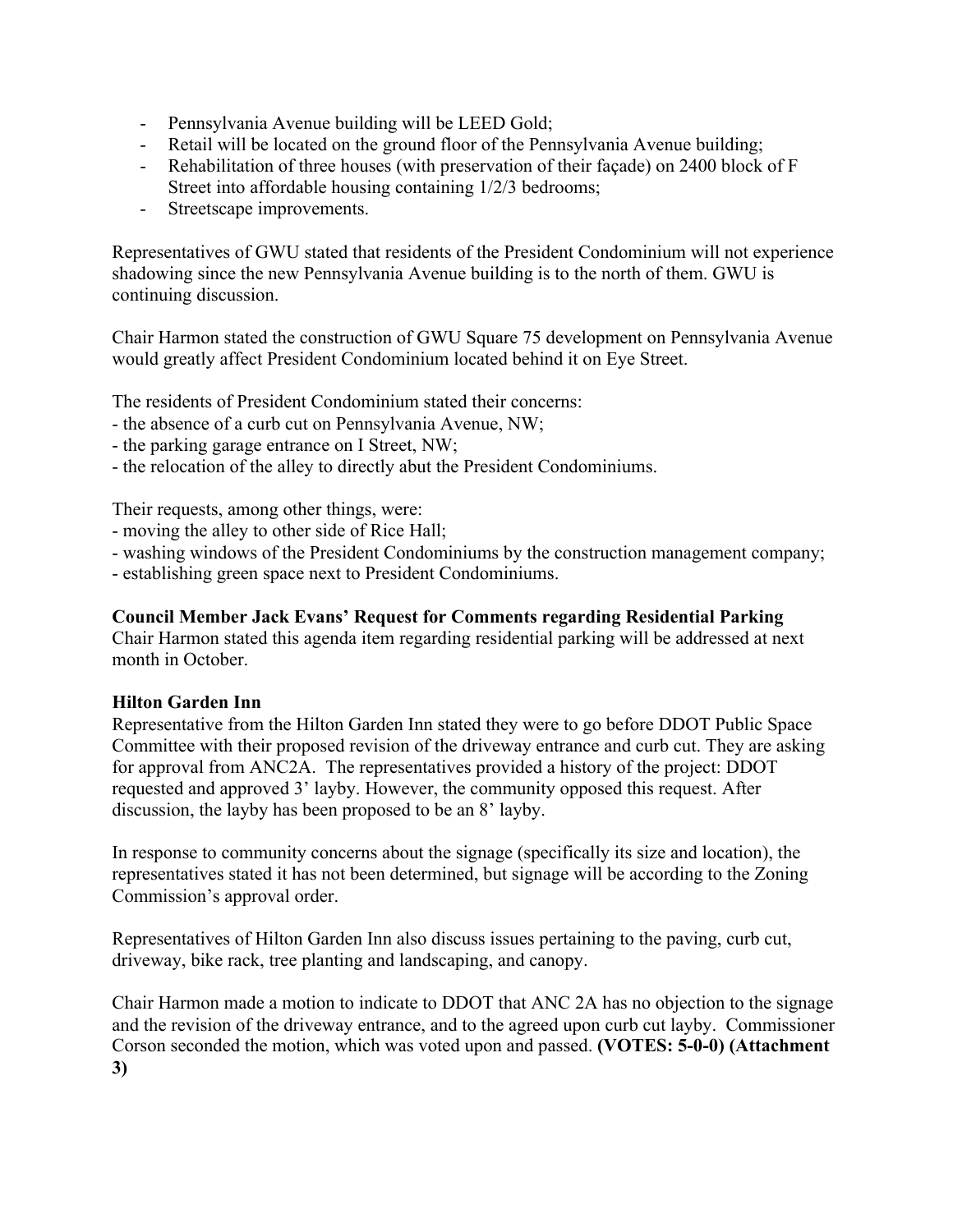# **Administration Adoption of ANC2A Minutes**

Chair Harmon stated the minutes of ANC 2A of July 10, July 11, July 18 and August 15, 2012 will be voted upon at the next meeting in October.

The ANC2A meeting was adjourned 9:08 pm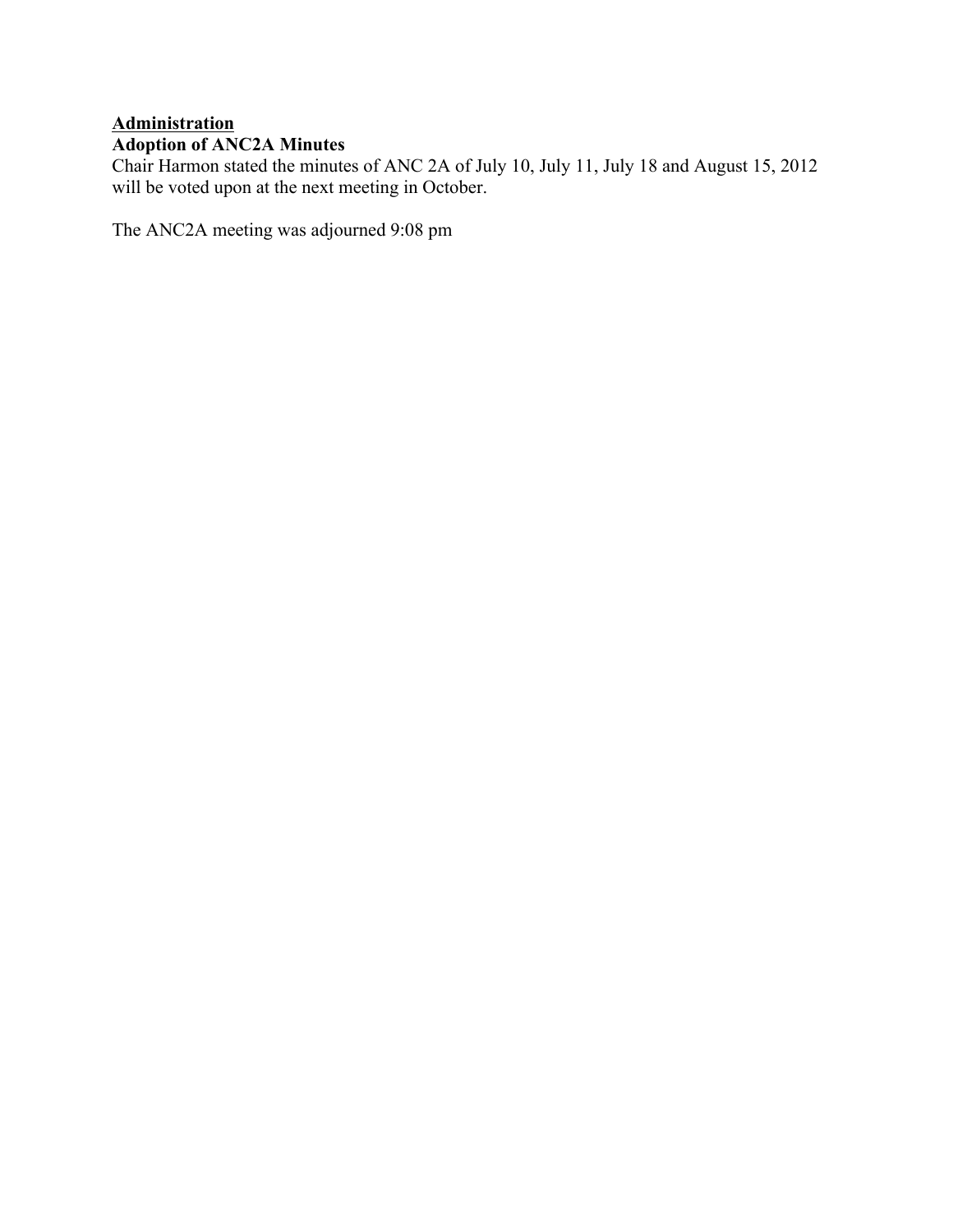## **ATTACHMENT 1: ANC 2A Resolution re Modification of Voluntary Agreement with Marshall's Bar & Grill**

Government of the District of Columbia Foggy Bottom and West End Advisory Neighborhood Commission 2A

 $c/\text{o West End Library}$  1101 24<sup>th</sup> St., N.W. Washington

DC 20037

\_\_\_\_\_\_\_\_\_\_\_\_\_\_\_\_\_\_\_\_\_\_\_\_\_\_\_\_\_\_\_\_\_\_\_\_\_\_\_\_\_\_\_\_\_\_\_\_\_\_\_\_\_\_\_\_\_\_\_\_\_

September [ ], 2012

Mr. Fred Moosally, Director Alcoholic Beverage Control Board 2000 14th Street, NW, Suite 400S Washington, D.C. 20009

> Re: Marshall's Bar & Grill 2524 L Street NW Washington, DC 20037

Dear Fred:

At its duly noticed, regularly scheduled meeting on September 19, 2012, with five of the six commissioners present constituting a quorum, ANC 2A voted unanimously (5-0) to provide support, under certain specified conditions, for the extension of the summer garden hours for Marshalls Bar & Grill, located at 2524 L Street NW, Washington, DC 20037.

We understand that that the ABC Board recently imposed a fine of \$3,000 on Marshalls for a patron who had stepped outside to the summer garden area with a drink in hand after the summer garden hours ceased. While ANC 2A appreciates ABRA's enforcement of license restrictions, this establishment has not been the source of neighborhood complaints about late night noise from its patrons. Therefore, ANC 2A would like to explore the possibility of avoiding such fines by extending Marshall's summer garden closing hours to those of the indoor establishment, with the specification that the patio will only be used for individual patrons going outside to smoke with a drink in their hand. Alcohol and food will not be served in the patio after 11 pm. ANC 2A has a voluntary agreement with Marshalls and would be willing to modify it to extend the summer garden hours with the above restrictions if legally possible.

Please let me if we can proceed on this matter.

Sincerely,

Florence Harmon Chair cc: Martha Jenkins, ABRA Tarek Moukly, Marshall's Bar & Grill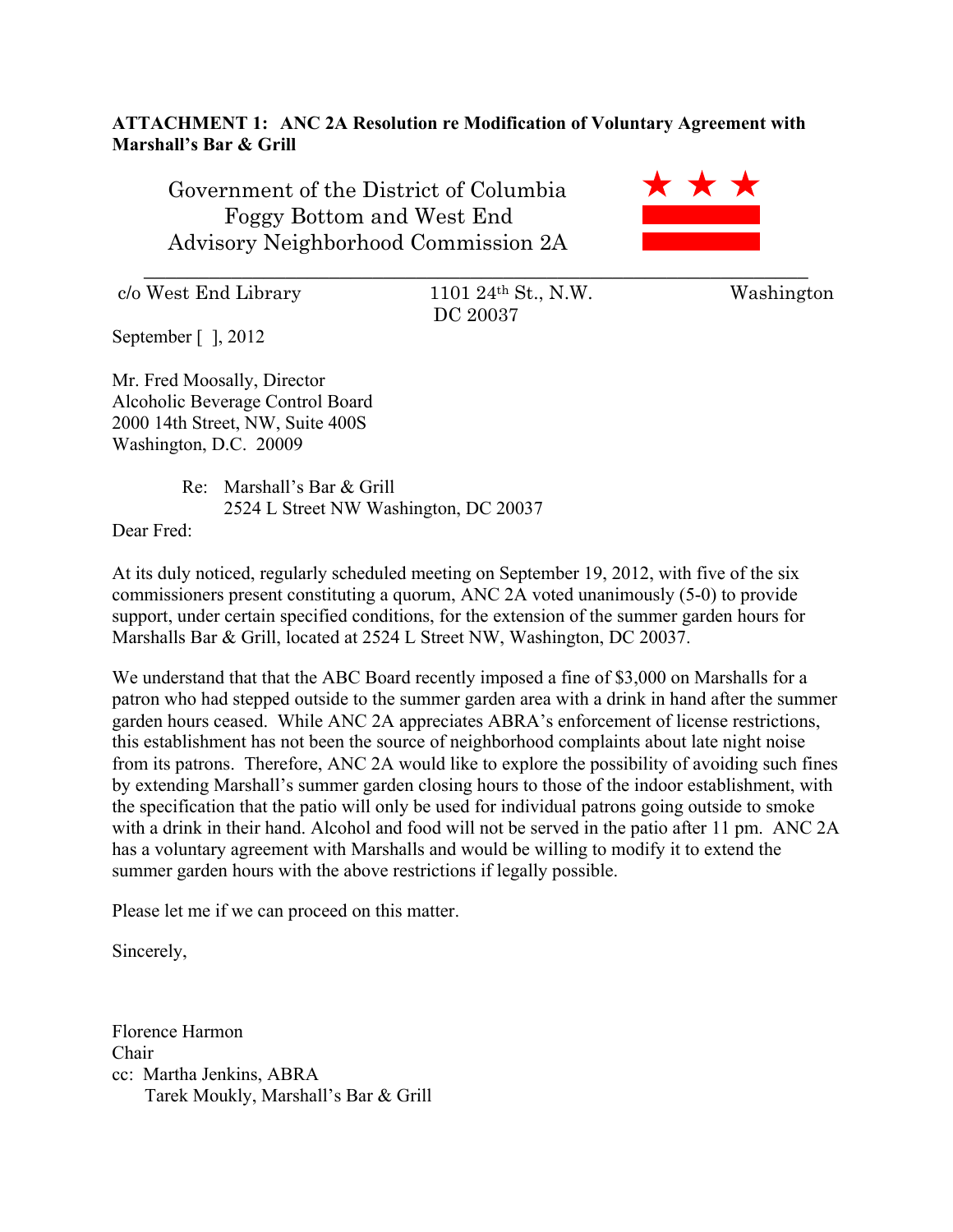# **ATTACHMENT 2: ANC 2A Resolution Re Minor Modification to GWU Campus Plan Advisory Committee Provisions.**

Government of the District of Columbia Foggy Bottom and West End Advisory Neighborhood Commission 2A



 $\overline{c}/\overline{o}$  West End Library 1101 24<sup>th</sup> St., N.W. Washington DC 20037

November 13, 2012

Anthony Hood Chairman D.C. Zoning Commission 441 4th Street, NW, Suite 210 Washington, DC 20001

### **Re: ANC Resolution Regarding Application of The George Washington University ("GWU") for Minor Modification of Condition P-7 of Z.C. Order No. 06-11/06-12 (the Foggy Bottom Campus Plan and First Stage PUD)**

WHEREAS, PUD Condition P-7 (Paragraph a) of the Campus Plan Order states that key functions of the Advisory Committee would include: reviewing GWU's compliance reporting, monitoring GWU's compliance with the Order's conditions, and reviewing GWU's development proposals.

WHEREAS, these provisions of PUD Condition P-7 do not reflect the current views of the ANC 2A and GWU about issues of common interest, which view this Advisory Committee as simply a forum to facilitate communication between the community and GWU about GWU development proposals.

WHEREAS, the current provisions of PUD Condition P-7 could be interpreted to set up an unelected voting body whose scope is already a function of ANC 2A, by vesting this body with procedures that could be used to issue opinions to the Zoning Commission that could undercut the regulatory "great weight" afforded ANC 2A resolutions to the Zoning Commission under DC law.

WHEREAS, as elected officials, ANC 2A believes that it can represent the majority community view on GWU's compliance and campus plans before the Zoning Commission, and GWU does not disagree with this conclusion. *See* Letter dated May 16, 2012 from Alicia Knight, GWU, attached hereto.

WHEREAS, in the four years since that Order was issued, the ANC 2A has not appointed members to the Advisory Committee due to ANC 2A concerns that the Campus Plan Order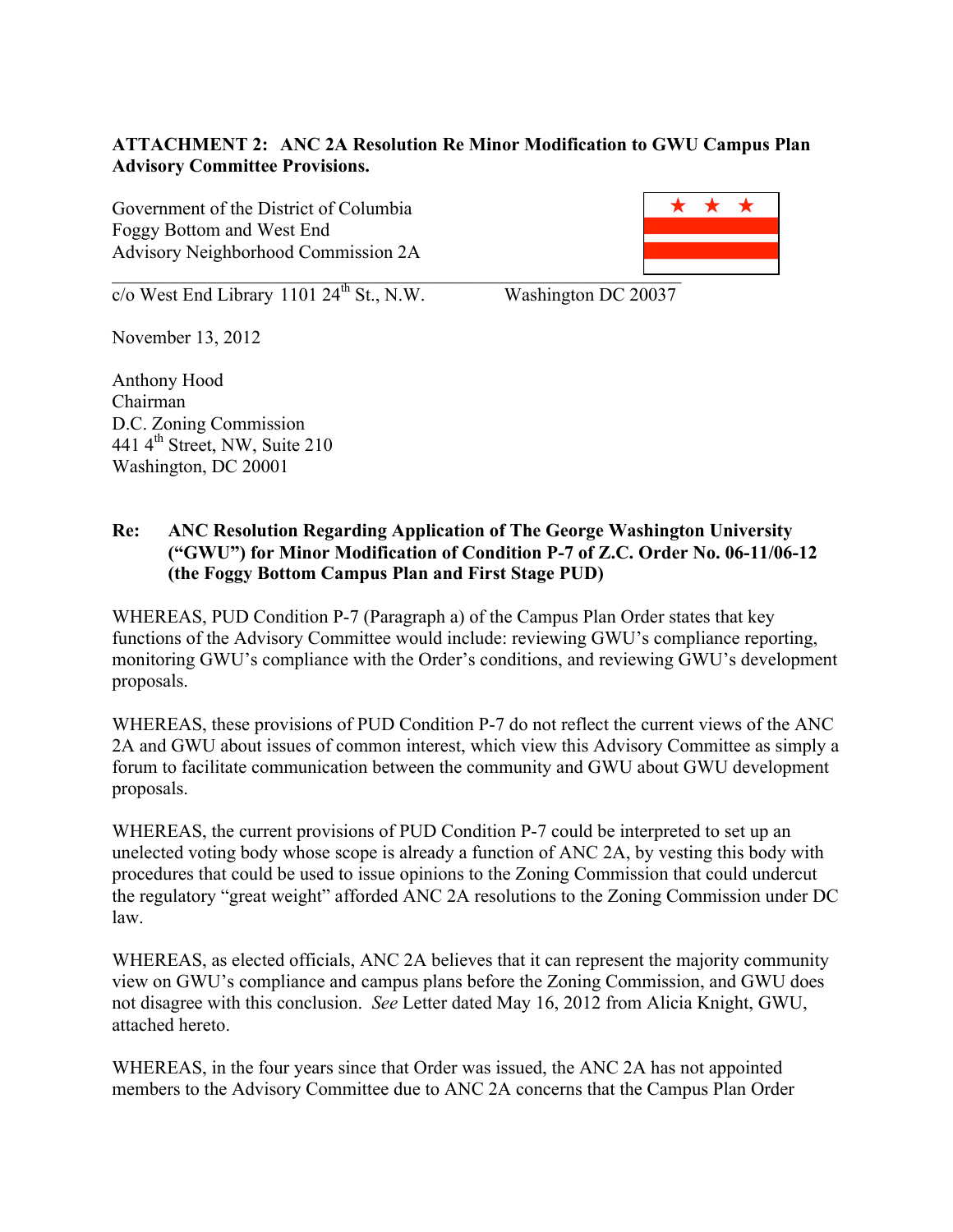establishes that committee as an unelected voting body that undercuts the regulatory "great weight" afforded ANC 2A under DC law as elected representatives of the community to advise the Zoning Commission on the community's positions.

WHEREAS, particularly of concern to ANC 2A is the equally split membership of the Advisory Committee and its quorum requirements because the quorum is set at half of this membership.

WHEREAS, in the past, the ANC 2A was concerned that GWU could state its support for GWU's compliance or plans without any community member participation whatsoever. *See* letter dated December 26, 2007 from L. Asher Corson, Chair of ANC 2A, attached hereto.

WHEREAS, the quorum requirements also indicate an ability of the Advisory Committee to issue opinions on zoning matters that may be considered by the Zoning Commission as representative of community views. Accordingly, ANC 2A has not appointed members to the Advisory Committee, such that it has not been established.

WHEREAS, based on comments by Chairman Hood and representatives of GWU and ANC 2A at the April 5, 2012 Zoning Commission's hearing on the GWU Museum proposal, it appears that the Zoning Commission, GWU, and ANC 2A agree that the provisions of PUD Condition P-7 could be clarified to indicate that the Advisory Committee is simply a forum to facilitate community and GWU discussion of campus plan development issues, and not a body that will issue opinions to the Zoning Commission in campus plan matters that could undercut the positions of ANC 2A. *See* GWU letter dated May 16, 2012 from Alicia Knight, attached hereto.

WHEREAS, at a July 18, 2012 meeting, ANC 2A, with a quorum present, unanimously passed a resolution by a vote of 5-0-0, authorizing the Chair to file a joint letter of stipulation agreeing to the Application for Minor Modification of the GWU Foggy Bottom Campus Plan to clarify the the role of the Advisory Committee as stated herein. Accordingly, ANC 2A hereby authorizes its Chair to stipulate to a joint letter supporting the Application of GWU for minor modification of the GWU Foggy Bottom Campus Plan Order (ZC Case Nos. 06-11/06-12). On October 26, 2007, the Zoning Commission's combined Order for the Campus Plan case (ZC No. 06-11) and the omnibus Planned Unit Development ("PUD") case (ZC No. 06-12) included PUD Condition P-7, "Advisory Committee Proffer."

WHEREAS, ANC 2A intends this proposed change to clarify the terms of the Advisory Committee in the Campus Plan Order, so that it operates in a manner acceptable to both GWU and ANC 2A.

WHEREAS, ANC 2A has collaborated with GWU in this matter and believes that GWU does not oppose this minor modification.

WHEREAS, in an effort to address these concerns, GWU and ANC 2A have agreed that the provisions of PUD Condition P-7 should be clarified in the Combined Campus Plan Orders in Case Nos. 06-11/06-12, by inserting the following three items from Ms. Knight's letter dated May 16, 2012 into this combined Zoning Commission order: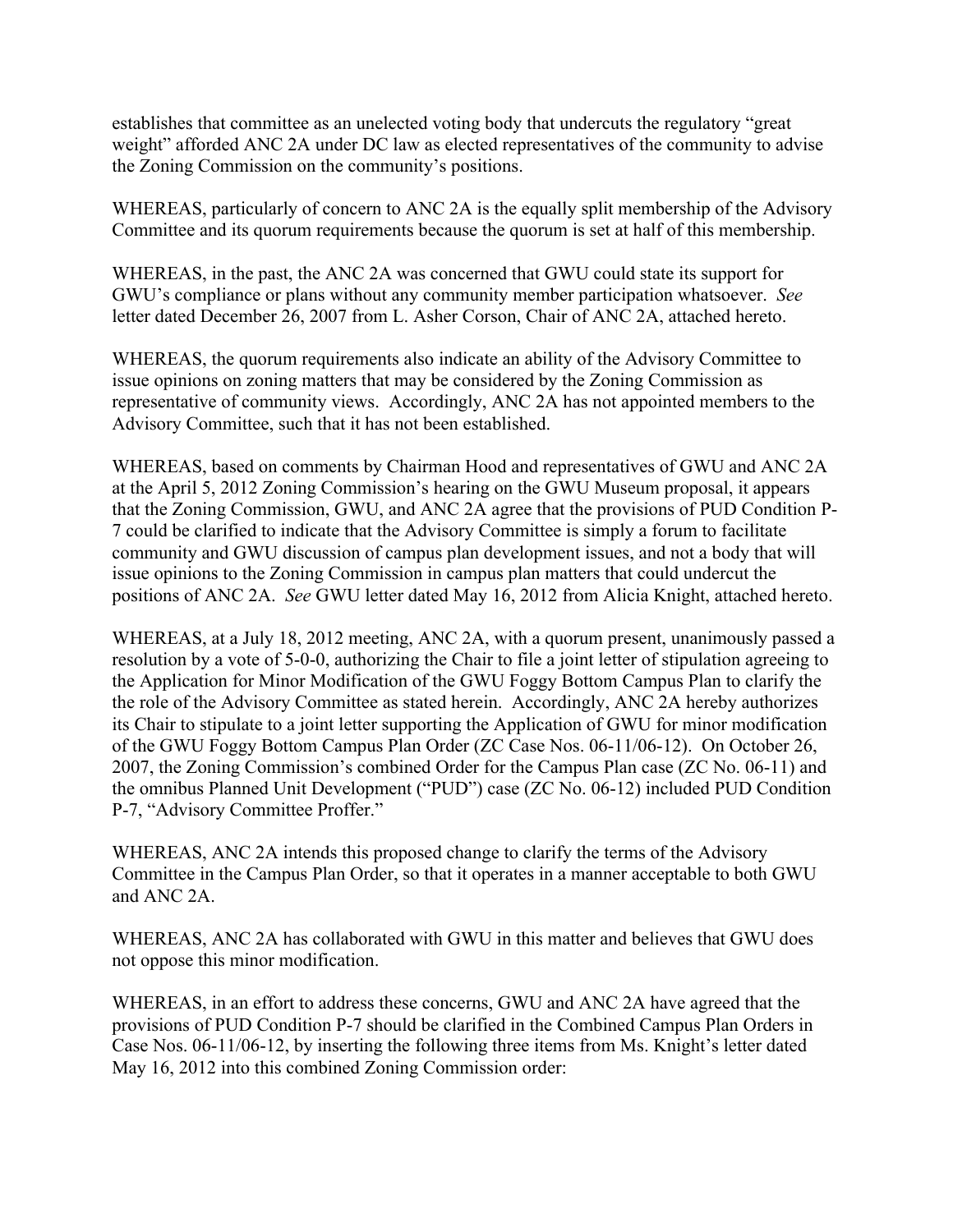- The Advisory Committee shall be a forum for communication and shall not take any "action" as a body on the issues presented for discussion.
- The administrative procedures (outlined in the Condition) that govern the operation of the body shall facilitate the discussions for which the Advisory Committee was established and shall not create a voting or other "positiontaking" role for the committee.
- The Advisory Committee shall not take positions on matters, and the role of the ANC and its standing (including the provisions for "great weight") would not be affected in any way.

WHEREAS, there are some who may argue that this change is unnecessary. ANC 2A believes otherwise. The ANC is an elected body, whose membership will inevitably change over time. Considering that the Campus Plan Order is intended to remain in effect until 2025, there is thus value in having the Zoning Commission state these points explicitly.

BE IT RESOLVED, these modifications are minor changes driven by collaboration of ANC 2A and GWU. ANC 2A therefore requests that the Zoning Commission make the above minor modification to Combined Campus Plan Orders in Case Nos. 06-11/06-12.

ON BEHALF OF THE COMMISSION Sincerely,

Florence E. Harmon Chair

Cc: David Avitabile, Goulston & Storrs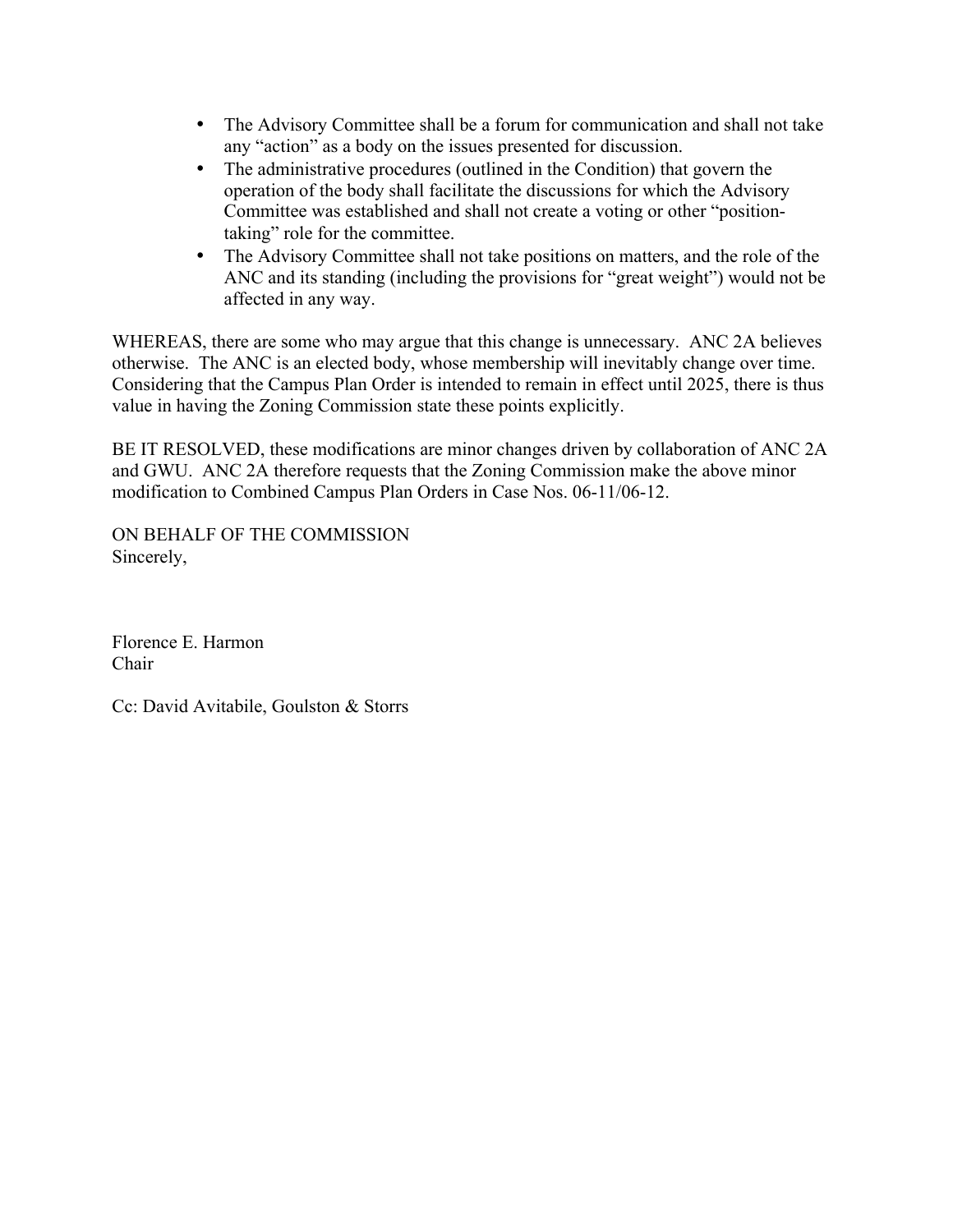## **ATTACHMENT 3: Hilton Garden Inn – DDOT Resolution re revised driveway entrance, signage, curb layby**

Government of the District of Columbia Foggy Bottom and West End Advisory Neighborhood Commission 2A



 $c/\sigma$  West End Library 1101 24<sup>th</sup> St., N.W. Washington DC 20037

September 29, 2012

Katrina Harrison Coordinator, DDOT Public Space Committee District Department of Transportation 1100  $4^{\text{th}}$  Street, S.W.,  $2^{\text{nd}}$  Floor Washington, DC 20024

> Re: DDOT Public Space Application for 2201 M Street, NW (Hilton Garden Inn) – paving - Tracking No. 73121

Dear Ms. Harrison:

At its regularly scheduled meeting on Wednesday, September 19, 2012, the Foggy Bottom & West End Advisory Neighborhood Commission 2A (ANC 2A), the Commission voted unanimously, a quorum of five of the six commissioners being present, to support this application.

ANC 2A reviewed and supported these public space features of the Hilton Garden Inn. ANC 2A views these as modifications necessary for traffic control and landscaping.

ON BEHALF OF THE COMMISSION:

Sincerely,

Florence Harmon Chair

cc: ANC 2A Commissioners Christopher H. Collins, Holland & Knight